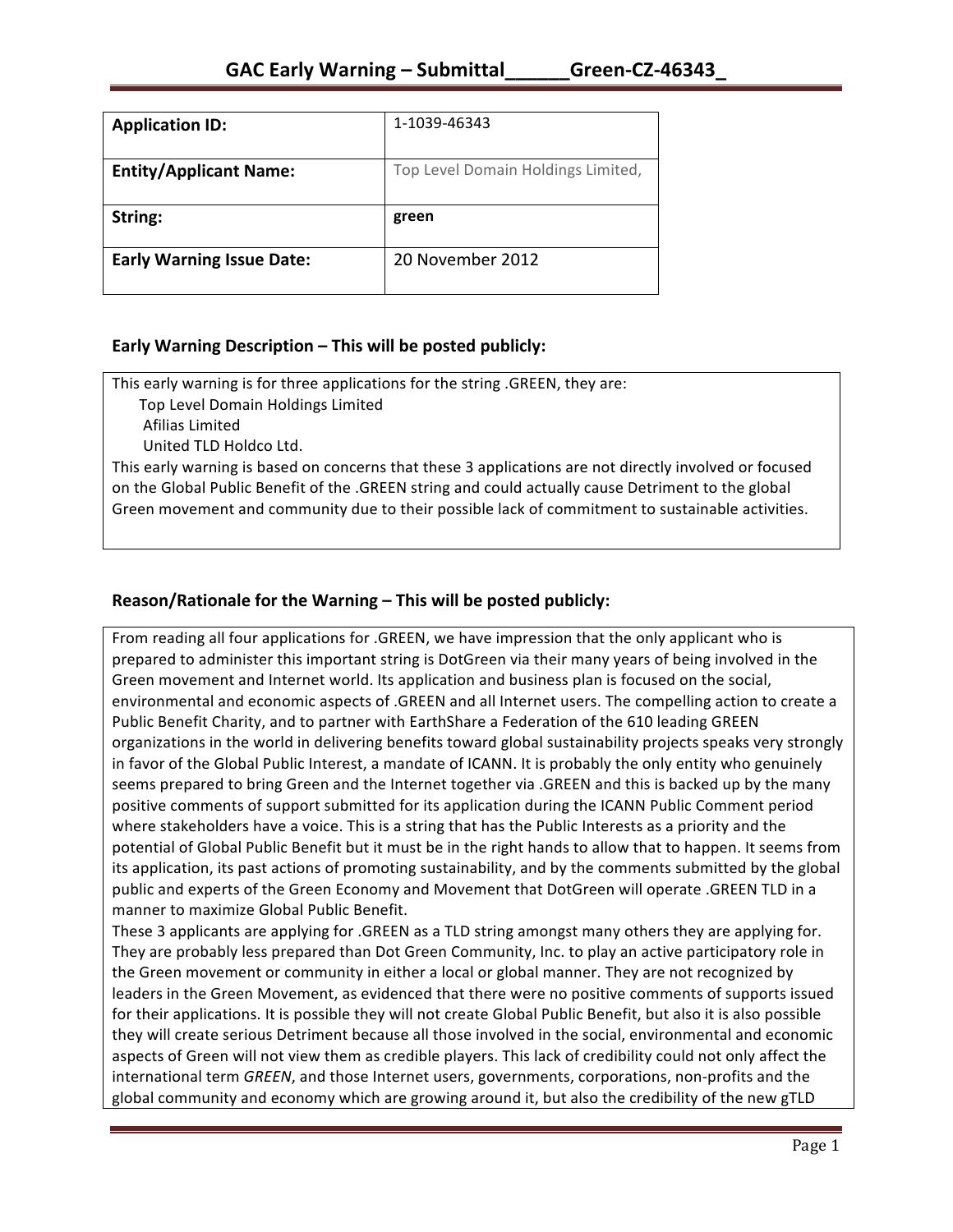program and of ICANN.

## **Possible Remediation steps for Applicant – This will be posted publicly:**

The Top Level Domain Holdings Limited, Afilias Limited and United TLD Holdco Ltd. should inform if and how they plan to use the TLD .green. In case they are not able to ensure use of the domain .green for environmental or green cases the applications should be withdrawn.

## **Further Notes from GAC Member(s) (Optional) – This will be posted publicly:**

This Early Warning is based upon the request of DotGreen Community, Inc.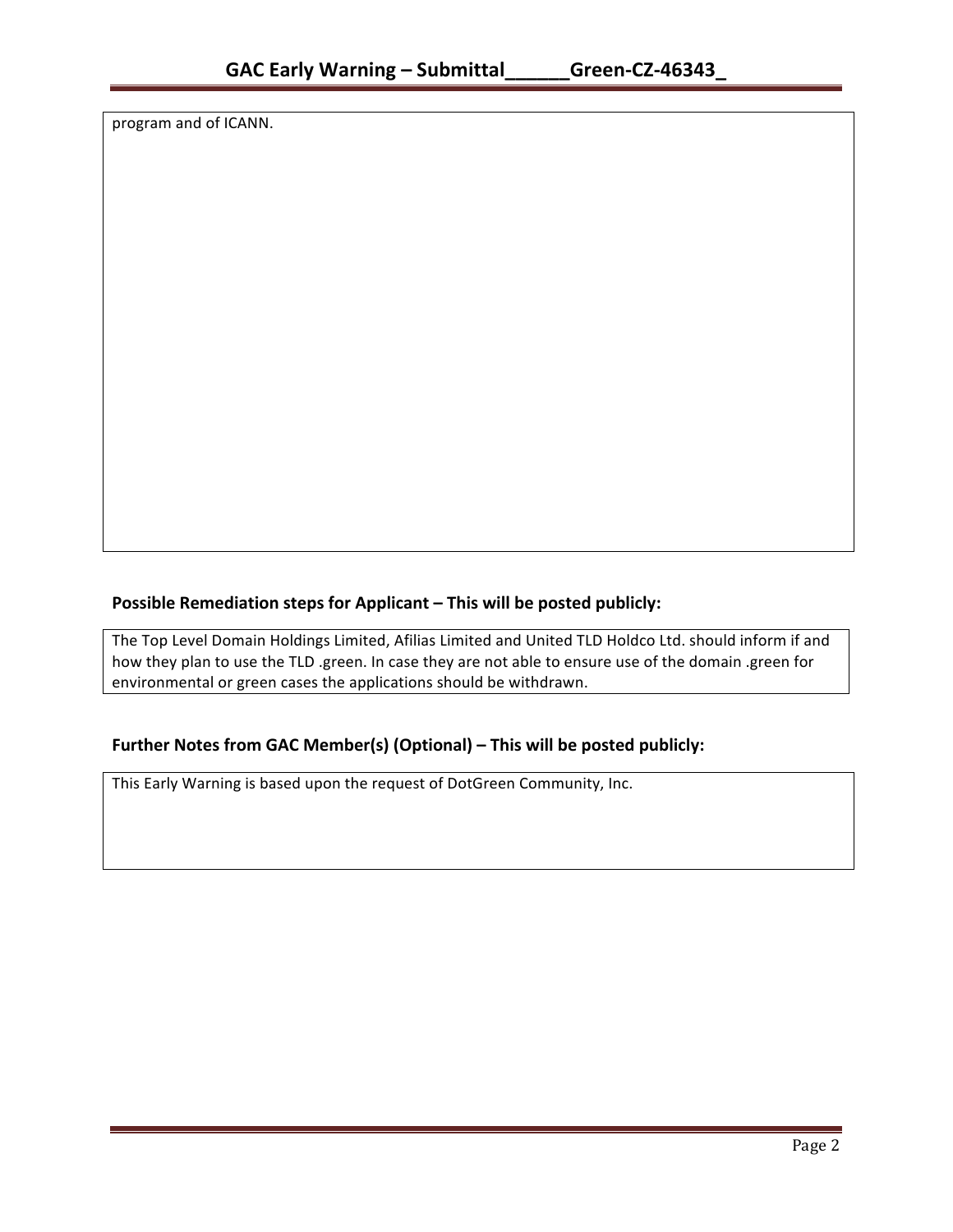# **INFORMATION FOR APPLICANTS**

## **About GAC Early Warning**

The GAC Early Warning is a notice only. It is not a formal objection, nor does it directly lead to a process that can result in rejection of the application. However, a GAC Early Warning should be taken seriously as it raises the likelihood that the application could be the subject of GAC Advice on New gTLDs or of a formal objection at a later stage in the process. Refer to section 1.1.2.4 of the Applicant Guidebook (http://newgtlds.icann.org/en/applicants/agb) for more information on GAC Early Warning.

# **Instructions if you receive the Early Warning**

**ICANN** strongly encourages you work with relevant parties as soon as possible to address the concerns **voiced in the GAC Early Warning.** 

### **Asking questions about your GAC Early Warning**

If you have questions or need clarification about your GAC Early Warning, please contact gacearlywarning@gac.icann.org. As highlighted above, ICANN strongly encourages you to contact gacearlywarning@gac.icann.org as soon as practicable regarding the issues identified in the Early Warning. 

### **Continuing with your application**

If you choose to continue with the application, then the "Applicant's Response" section below should be completed. In this section, you should notify the GAC of intended actions, including the expected completion date. This completed form should then be sent to gacearlywarning@gac.icann.org. If your remediation steps involve submitting requests for changes to your application, see the change request process at http://newgtlds.icann.org/en/applicants/customer-service/change-requests.

In the absence of a response, ICANN will continue to process the application as submitted.

### **Withdrawing your application**

If you choose to withdraw your application within the 21-day window to be eligible for a refund of 80% of the evaluation fee (USD 148,000), please follow the withdrawal process published at http://newgtlds.icann.org/en/applicants/customer-service/withdrawal-refund. Note that an application can still be withdrawn after the 21-day time period; however, the available refund amount is reduced. See section 1.5 of the Applicant Guidebook.

**For questions please contact: gacearlywarning@gac.icann.org**